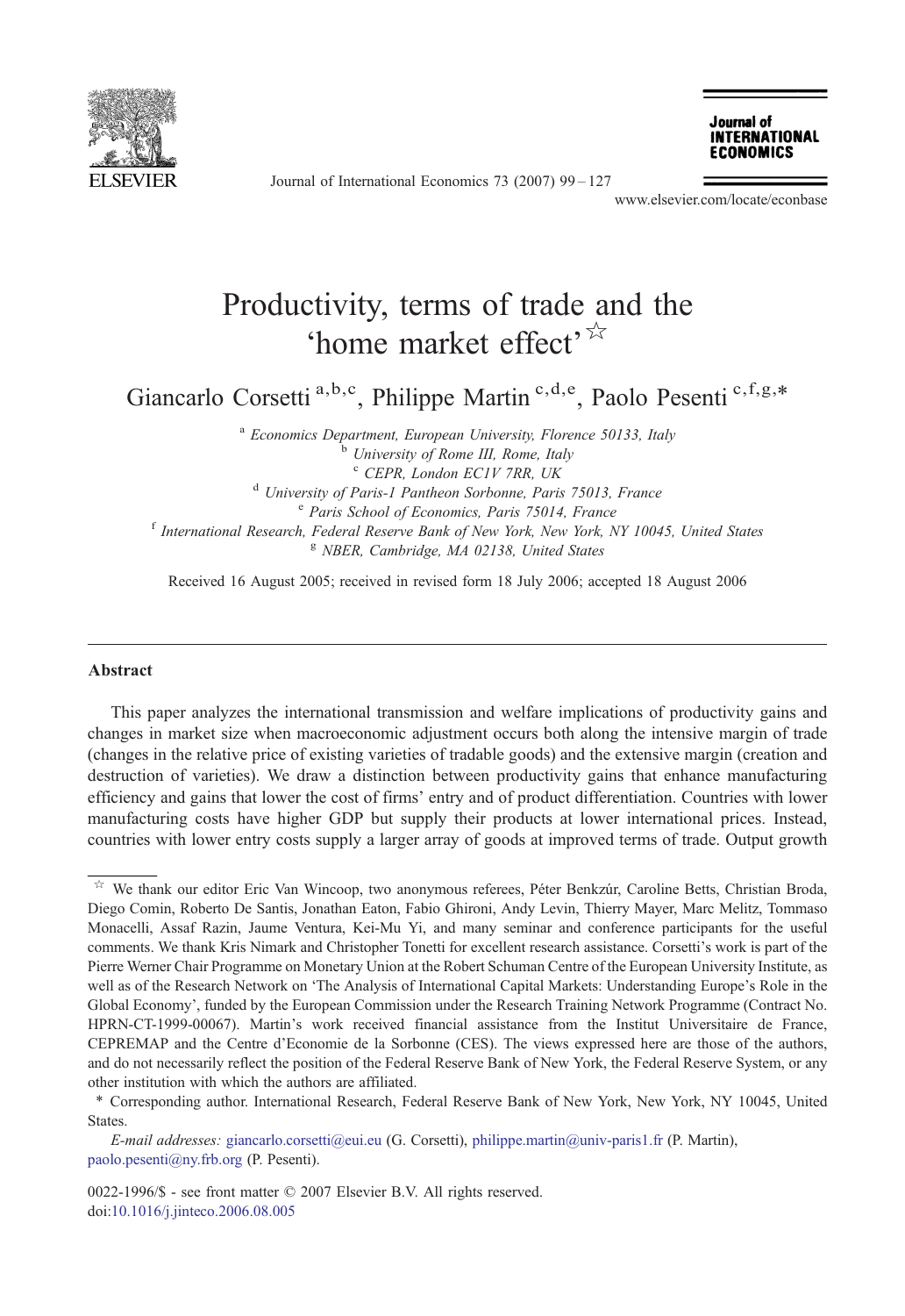driven by demographic expansions, as well as government spending, is associated with an improvement in international relative prices and firms' entry. While trade liberalization may result in a smaller array of goods available to consumers, efficiency gains from deeper economic integration benefit consumers via lower goods prices. The international transmission mechanism and the welfare spillovers vary under different asset market structures, depending on trade costs, the elasticity of labor supply, and consumers' taste for varieties.

© 2007 Elsevier B.V. All rights reserved.

Keywords: Trade; Productivity; Terms of trade; Taste for variety

JEL classification: F41; F32

## 1. Introduction

A common view in trade and growth theory is that an increased supply of domestic goods is associated with the deterioration of a country's terms of trade, as the additional domestic supply is absorbed by international markets at falling prices. By the same token, stronger internal demand for domestic output reduces a country's supply of exports and improves its international prices. A key welfare implication is that domestic productivity gains are transmitted positively to the country's trading partners worldwide, thanks to changes in relative prices.<sup>1</sup> If the set of goods that a country produces and exports change over time, however, the tenet that a growing economy must experience weaker terms of trade is questionable. As argued by [Krugman \(1989\),](#page--1-0) when domestic producers take advantage of enhanced productivity to change the attributes of their products, that country may enjoy the benefits of technological progress without experiencing any fall in its international prices.

Recent contributions to the literature have revisited the traditional wisdom from both a theoretical and empirical standpoint. The conventional view is espoused by [Acemoglu and](#page--1-0) [Ventura \(2002\)](#page--1-0), who emphasize that the association of capital accumulation with deteriorating terms of trade is an important factor contributing to a stable world income distribution. Yet, their empirical analysis unveils a positive correlation between terms of trade and human capital, interpreted as a proxy for product innovation. [Hummels and Klenow \(2005\)](#page--1-0) document that richer countries tend to export more product varieties and benefit from stronger terms of trade.<sup>2</sup> This finding is corroborated by country-studies such as [Kang \(2004\)](#page--1-0) for Korea. The quantitative analysis by [Ghironi and Melitz \(2005\)](#page--1-0) also predicts terms of trade appreciation in response to productivity shocks which symmetrically reduce production costs and the costs of firms' entry. In the VAR analysis in [Corsetti et al. \(2005,](#page--1-0) [in press\),](#page--1-0) productivity shocks (identified via long-run

<sup>1</sup> This pattern of international transmission is clearly consistent with the Harrod–Balassa–Samuelson hypothesis, according to which countries with higher productivity growth in the tradable sector experience an increase in the relative price of their nontradable goods. Provided that the elasticity of substitution across tradables produced at home and abroad is sufficiently high, these countries will also experience an appreciation of their real exchange rates. Thus highproductivity growth in tradables may simultaneously cause appreciation of the real exchange rate and weakening of the terms of trade.

<sup>&</sup>lt;sup>2</sup> The role of goods variety in international trade is emphasized in [Gagnon \(2003\)](#page--1-0), which documents that the growth of U.S. bilateral manufactured imports is strongly correlated with the average growth rate of GDP of the exporting countries. This study provides evidence that the puzzling differences in estimated income elasticities of imports and exports across countries, as pointed out by [Houthakker and Magee \(1969\)](#page--1-0), may be attributed to the omission of variety effects in import demand.